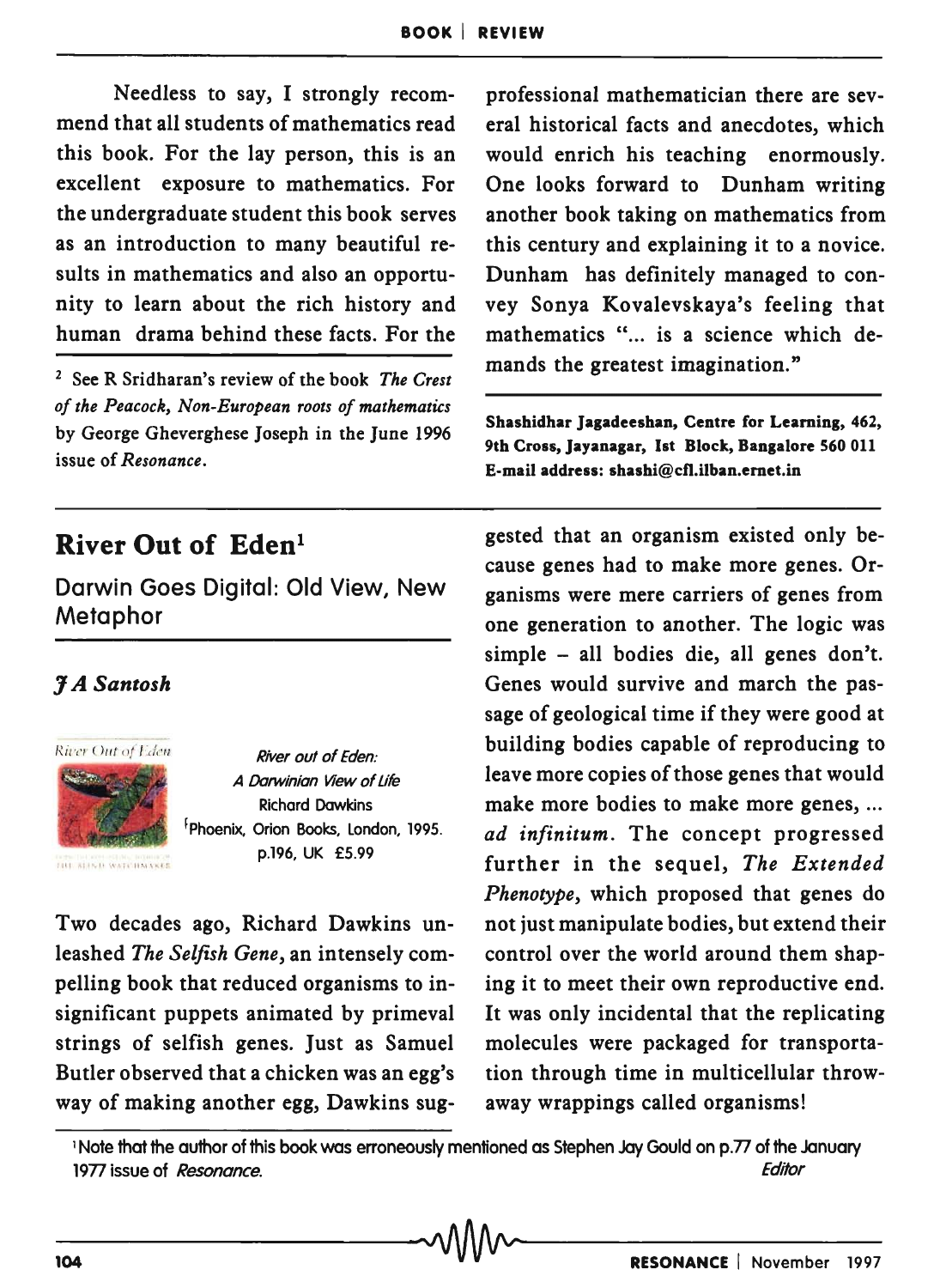Dawkins, arguably the most forceful popular writer of neo-Darwinism, expounds his views with eager passion and unassailable logic. With the possible exception of the more rhetorical Stephen Jay Gould, he has done more than anyone to popularize the field of evolutionary biology. With its emphatic advocacy and clear reasoning, *River Out of Eden* is vintage Dawkins. Though, at first glance, the militant vigour of his former works appears a little toned down, the severity with which rival theories and ideas are admonished might suggest otherwise.

If you have not read Dawkins yet, this is a good book to start with before you move on to his meatier works. The book is smaller than any of its predecessors and is less technical. It stands, without doubt, at the popular extreme of the spectrum of all his writings. Devoid of jargon, the language is simple but yet maintains the emphasis and persuasion so typical of Dawkins. Further, the book assumes no advanced knowledge of biology, and examples abound to drive home the concepts. Those already familiar with Dawkins' concepts, will find this a nostalgic reinforcement of the gene's-eye view of life with varied and new substantiation. This book certainly has the potential to accommodate a wide readership ranging from the curious layman, through the novice biology-student, to die-hard evolutionary biologists.

nothing new to say, the book's central metaphor of the river is appealing in its simplicity and lucid in purpose. Introducing the analogy in the first chapter, *The Digital River,*  from which the book borrows its title, Dawkins begins, "There is a river out of Eden, and it flows through time, not space. It is a river of DNA...." The analogy of the river to compare the flow of genetic information in species through time and through bodies serves well, on most counts. All individuals of a species have the same river flowing through them and new species come into existence when the river forks into two branches (caused by, say, geographical isolation of a population). Initially, the branches may remain close to each other allowing waters to mix (inter-breeding between individuals of the two populations), but if the rivers diverge further they may get too far to mingle (reproductive isolation). Some branches may dry up on the sands of extinction. Dawkins discusses the difference between analog and digital systems in their fidelities of information transfer, and maintains that Darwinism can be sustained only by a genetic system that is digital.

The second chapter, *All Africa and Her Progenies,* details the logic of the existence of *Mitochondrial Eve.* For those, like me, more familiar with that phrase than the concept, this is an excellent place to understand the deduction. Using the example of the rate of change in the nucleotide sequence of the protein cytochrome *c,* calculation of Although Dawkins has conceptually evolutionary distances between species is Although Dawkins has conceptually evolutionary distances between species is<br> $\sim$